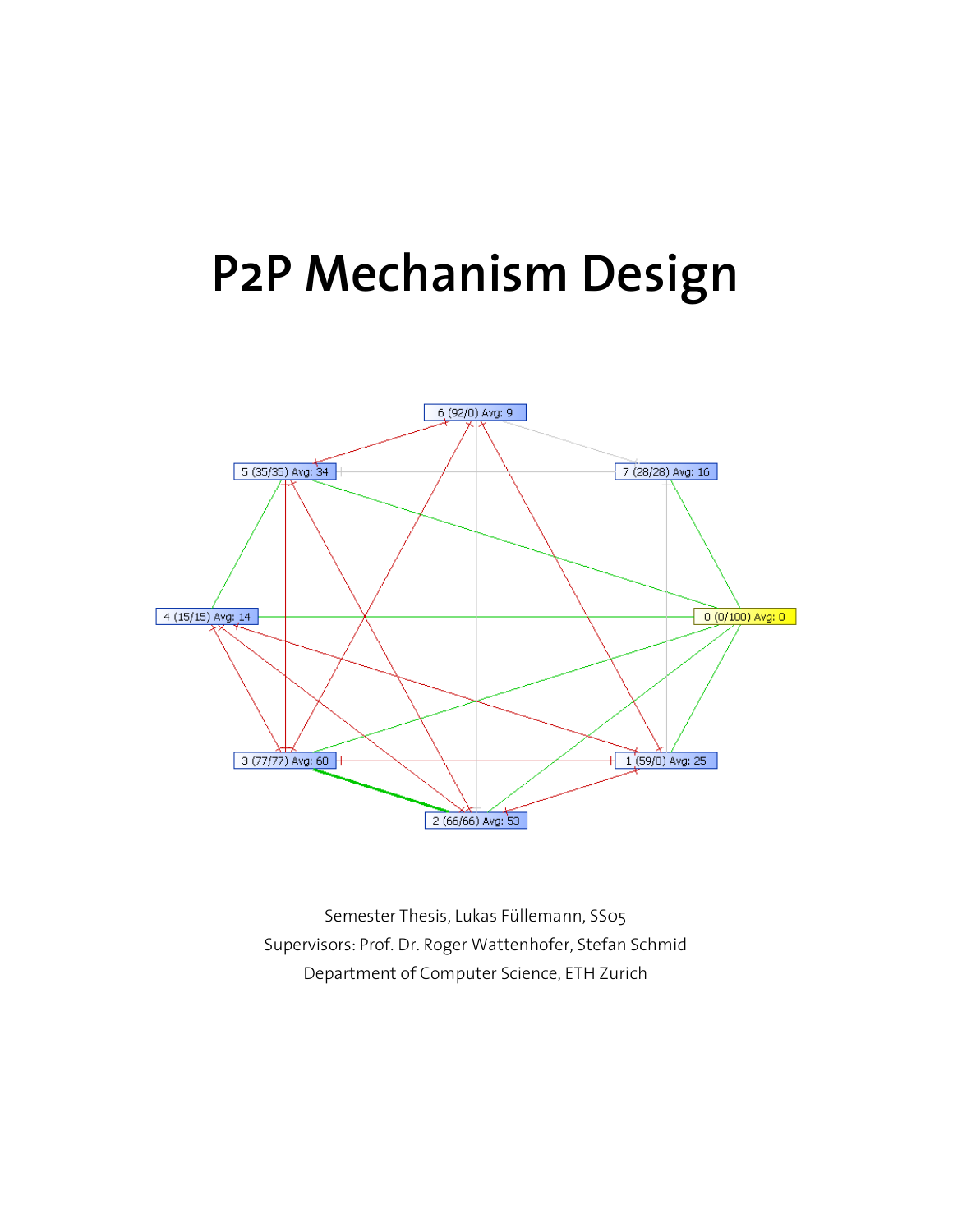# **Table of Contents**

| 1              |     |  |  |  |  |
|----------------|-----|--|--|--|--|
| $\overline{2}$ |     |  |  |  |  |
|                | 2.1 |  |  |  |  |
|                | 2.2 |  |  |  |  |
|                | 2.3 |  |  |  |  |
| $\overline{3}$ |     |  |  |  |  |
|                | 3.1 |  |  |  |  |
|                | 3.2 |  |  |  |  |
|                | 3.3 |  |  |  |  |
|                | 3.4 |  |  |  |  |
|                | 3.5 |  |  |  |  |
| $\overline{4}$ |     |  |  |  |  |
|                | 4.1 |  |  |  |  |
|                | 4.2 |  |  |  |  |
| 5              |     |  |  |  |  |
|                | 5.1 |  |  |  |  |
|                | 5.2 |  |  |  |  |
|                | 5.3 |  |  |  |  |
|                | 5.4 |  |  |  |  |
|                | 5.5 |  |  |  |  |
|                | 5.6 |  |  |  |  |
|                | 5.7 |  |  |  |  |
|                | 5.8 |  |  |  |  |
|                | 5.9 |  |  |  |  |
| 6              |     |  |  |  |  |
| $\overline{7}$ |     |  |  |  |  |
|                | 7.1 |  |  |  |  |
|                | 7.2 |  |  |  |  |
| 8              |     |  |  |  |  |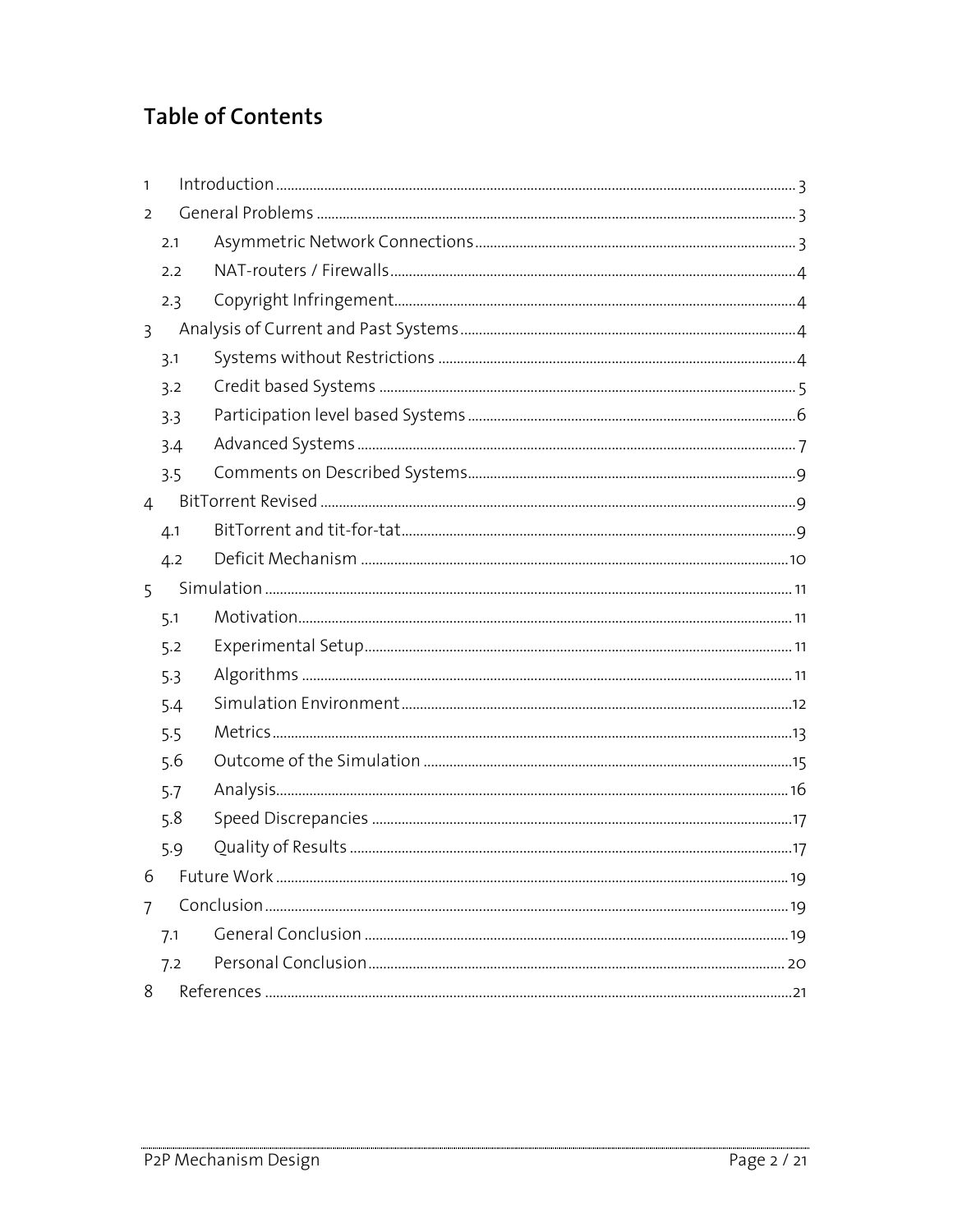# 1 Introduction

The power of peer-to-peer (P2P) systems comes from the fact that many machines are contributing to it. However, if there are no countermeasures, some peers may only profit from the resources provided by other peers while not contributing anything themselves.

Fortunately, such problems are well studied by game theorists. Especially the prisoner's dilemma can be used to show how mutual cooperation leads to the best outcome. The famous game is as follows:

Two suspects A, B are arrested by the police. The police have insufficient evidence for a conviction, and having separated both prisoners, visit each of them and offer the same deal: if one testifies for the prosecution (turns King's Evidence) against the other and the other remains silent, the silent accomplice receives the full 10-year sentence and the betrayer goes free. If both stay silent, the police can only give both prisoners 6 months for a minor charge. If both betray each other, they receive a 2-year sentence each [1].

This game illustrates the fact that it is better to cooperate than being selfish; but only if the opponent cooperates as well. The question is how to build incentives or punishments to make selfish people contributing to the system, e. g. providing disk space, CPU cycles or network bandwidth. This art of designing rules to achieve a specific outcome is also called mechanism design. This aspect is important, because free riders are not willing to contribute towards the cost of public goods when they hope that someone else will bear the cost instead. This leads to degradation of the performance of the system.

I focus in this thesis specially on file sharing and file distribution systems. Generally such systems are used by few millions of users not knowing each other and normally having no reason to contribute anything. After looking at general problems in Section 2, I analyze existing file sharing systems in Section 3 and study how the problem of free riders is solved. In Section 4 I present an analysis and improvement of BitTorrent, which I compare with a personal proposition by simulation in Section 5. The ability of creating a fast and completely fair system will be one oft the most surprising results.

# 2 General Problems

Apart from mechanism design, there are some general constraints assisting the free rider problem:

#### 2.1 Asymmetric Network Connections

Most of the users today use an asymmetric network link to connect to the internet. The download rate currently is four to ten times higher than upload rate.

A transferred file needs as much upload bandwidth at one node as download bandwidth at another node. Globally seen, the output of the system equals the input of the system. Therefore the upload bandwidth becomes the bottleneck and the download operates far away from the expected full capacity. This means you normally can not utilize your download speed because you are not able to contribute enough.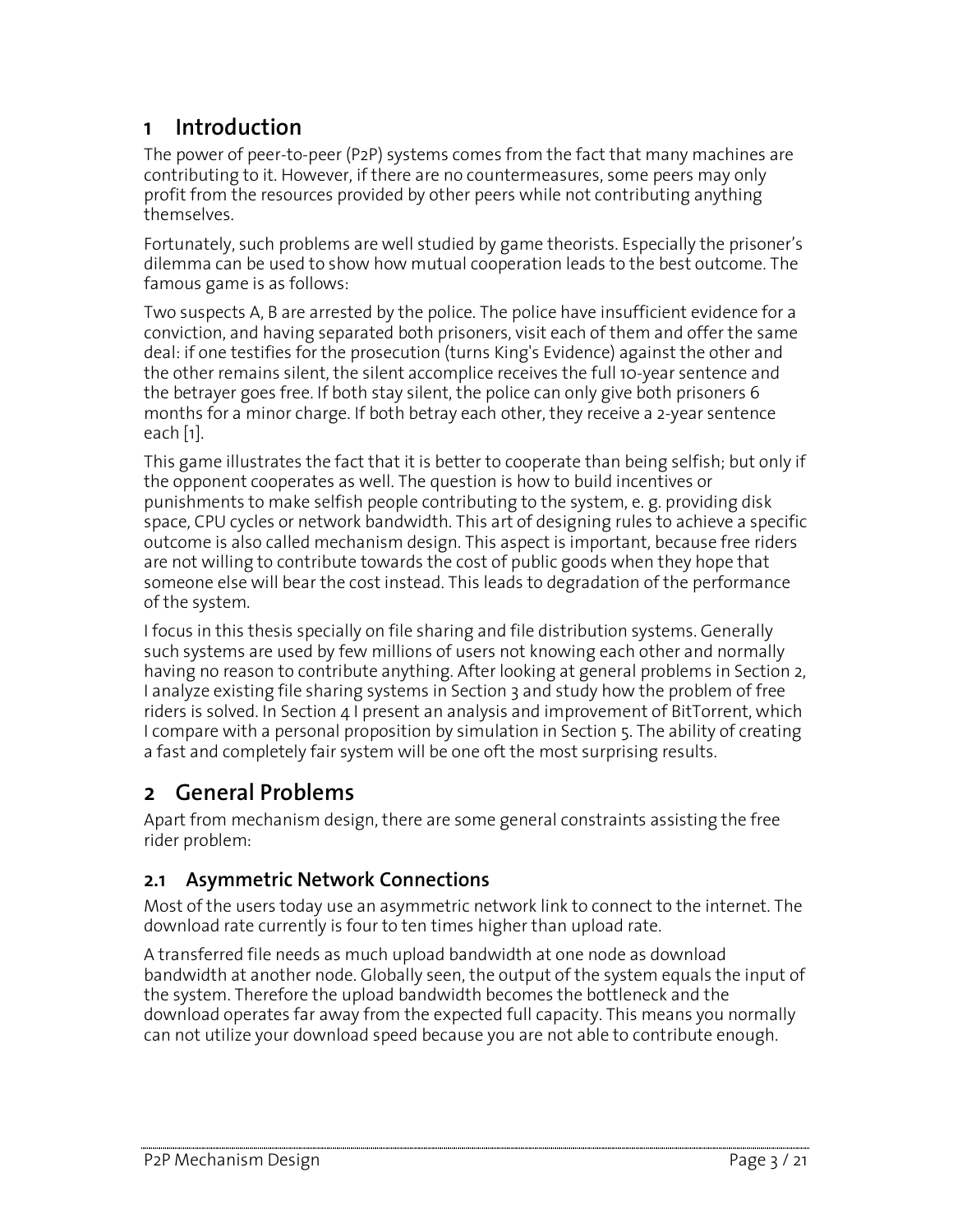#### 2.2 NAT-routers / Firewalls

NAT stands for Network Address Translation and is a standard to separate local networks from the internet. With this technique it is possible to connect many local computers with a local IP to the internet with just one IP address. Although having many practical and security relevant advantages, peers connecting from outside are blocked with factory settings. Peers behind such firewalls involuntary become free riders in systems not taking care of this problem or without special configuration of the router, even if they would like to contribute.

Some systems wisely care about this problem, other leave it just to the user to solve it. Gnutella, for example, addresses it by introducing a push download: If peer A wants to download a file from peer B being behind a firewall or a NAT-router, A can send a push message to B, which connects out directly to A and performs the upload.

# 2.3 Copyright Infringement

The current law in Switzerland prohibits uploading copyright protected content to other users because this is treated as a publication and is therefore illegal. Sharing is only allowed between friends and relatives [2]. On the other hand, downloading is grey area and no conviction happened yet. Accusations from the music industry were always pointed to user releasing files and never to those only downloading.

Because of this reason many people are not willing to provide files, but dare to download from the system. It is not always easy to distinguish between download and upload as in most of the systems it is not possible to download files without providing them to other users – at least not until the download has finished.

# 3 Analysis of Current and Past Systems

#### 3.1 Systems without Restrictions

#### 3.1.1 Napster

Napster as one of the oldest p2p file sharing system (Mai 1999, [3]) does not contain any mechanisms restricting free riders. It uses a central index for searching, but downloading happens peer-to-peer. Because of this central index it was possible for the music industry to filter out copyright protected content and the users switched to other systems.

#### 3.1.2 Gnutella

Unlike Napster, Gnutella is a pure P2P-Network. Both searching and downloading happens peer to peer without a central server. This distributed search lead in the beginnings to problems of stability and search relevance but was an important step to get out of control of the music industry. It uses a very simple protocol based on five message types: 'Ping'/'Pong' messages are used to actively discover hosts on the network, 'Query'/'Query-Hit' messages for searching and 'Push' messages for traversing firewalls by initiating downloads from the host providing the specific file.

Gnutella neither contains any mechanisms controlling free riders. This system is well studied and measurements  $\lbrack 4\rbrack$  have shown the reality of the free-rider problem: 70% of the users do not share any files and nearly 50% of all responses are returned by the top 1% of sharing hosts.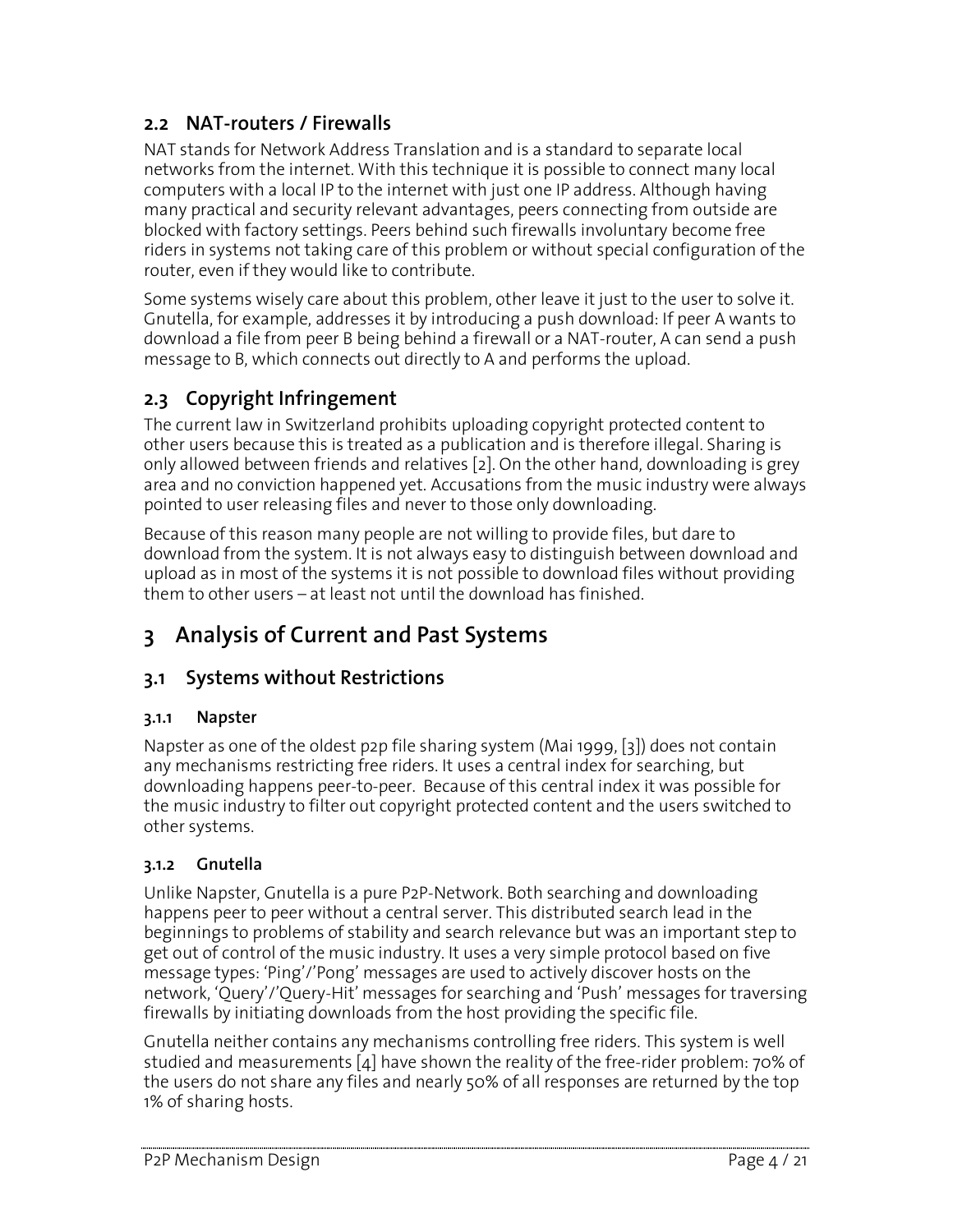Gnutella is still heavily in use by about 2 million users (Dec. 2005) and ranks among the top three most used networks behind eDonkey2k and Fasttrack [5].

Many propositions (such as nodes controlling their neighbours) were made to improve the behaviour against free riders but none of them were ever implemented in the productive system.

#### 3.1.3 Freenet

Freenet is a decentralized censorship-resistant peer-to-peer distributed data store. It works by pooling the contributed bandwidth and storage space of member computers to allow users to anonymously publish or retrieve various kinds of information [1].

Users contribute to the network by giving bandwidth and a portion of their hard drive for storing files. Unlike other p2p file sharing networks, Freenet does not let the user control what is stored in the data store. Instead, files are kept or deleted depending on how popular they are, with the least popular being discarded to make way for newer or more popular content. Files in the data store are encrypted to reduce the likelihood of prosecution by persons wishing to censor Freenet content.

The amount of disk space providing to the network can easily be changed in the configuration. I was unable to state clearly what the incentive is to provide disk space except from having some queries replied from the local disk.

The proposed action [6] to get better performance is to set up a node as permanent. The node will connect itself better to the rest of the network, so requesting keys will be faster. Since you will be getting a lot of traffic it is likely that the newly stored material will be closer to you (or even on your very own node) and you will have faster access to the data stored in the network.

To sum up, Freenet does not exclude free riders but offers then only poor performance.

#### 3.2 Credit based Systems

#### 3.2.1 Mojo Nation

Mojo Nation ([7], [8]) was one of the first systems that used a more sophisticated mechanism design by introducing artificial money called "Mojo". Mojo can be earned by offering one or more of the following resources to the network:

- Block-Server: Provides disk storage for file blocks
- Content Tracker: Tracks the location of content
- Publish Agent: Service for publishing content into the Mojo-Nation-network
- Relay Server: Forwards messages (for increased security)

This earned money can now be used for downloading or publishing files. Yes, publishing is not for free, because many of the services listed above are involved!

This system requires cleverly devised encryption mechanisms to ensure the accuracy of all Mojo balances and transactions involved.

In a second step it was planned to bridge the gap to real money. This opens up many new possibilities. For instance it would be possible to earn money by simply running a computer connected to the internet offering one ore more of the services listed above.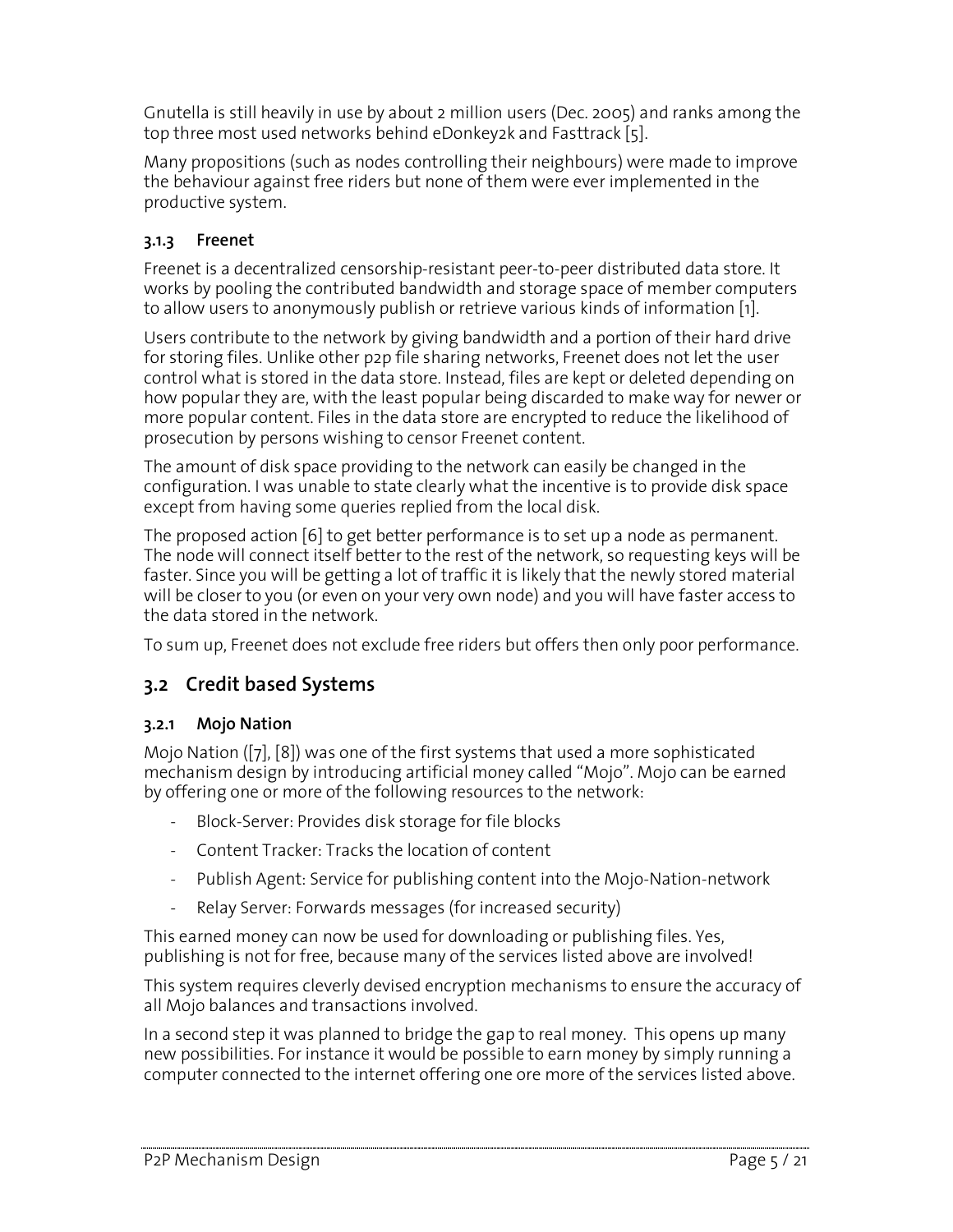Additionally to the micro payment system it was intended to introduce a reputation based mechanism where users can rate other users like in eBay or Ricardo. This should prevent users to offer scrap and useless data.

This systems never got into a running phase and leaves many questions open. Who decides which file chunk is stored where? Who sets the fees for the services? How can the payment system be used to accelerate the system by using the fastest links? Is this system stable or are the fares generally decreasing until no one is willing to contribute? Does the traditional idea of bid and demand hold in this system?

The successor of MojoNation, MNet does not use the payment system any more, it is announced in a second step.

#### 3.2.2 eDonkey / eMule

The protocol definition of eDonkey was kept secret and explored by reverse engineering. This is the reason I analyze the open source and well documented eMuleprotocol which is based on the eDonkey-protocol.

eMule [9] uses a credit system to encourage users to share files. When peer A uploads a file to peer B, B updates locally the credit of peer A according to size of the file downloaded. This credit system is not global - the credit for the mentioned transfer is kept locally by client B and will be taken into account only when the uploading client A (which earned the credit) is going to download from client B. This means that peer A and B pair wise store the credit of each other. Credit is calculated as the minimum of:

| ratio $1 = \frac{2 \cdot \text{uploaded\_total}}{2}$ | When downloaded total is zero this expression evaluates                   |
|------------------------------------------------------|---------------------------------------------------------------------------|
| downloaded total                                     | to 10                                                                     |
| ratio $2 = \sqrt{\text{uploaded\_total} + 2}$        | When uploaded total is less then one MB this expression<br>evaluates to 1 |

The upload/download amounts are calculated in megabytes. In any case the credit is in the range [1..10].

The earned credits do not influence download speeds but they influence the position in the other peer's waiting queue. Users with high credit generally do not have to wait for long while free rides (characterized by low credit) get queued and may be passed by other users.

One pretended method to free ride is to keep the shared folders always empty. This means you just move a file after successful downloading to a private folder. This is a probable method if you are looking for unpopular files. Otherwise you get queued and probably have to wait for a long time while being passed by other peers with higher credits.

#### 3.3 Participation level based Systems

#### 3.3.1 FastTrack / Kazaa

FastTrack and its first client Kazaa ([1]) were introduced in 2001, just before Napster shut down. It was the most popular protocol in 2003. It uses encryption and was not documented by its creators. Because sensitive initialization data for the encryption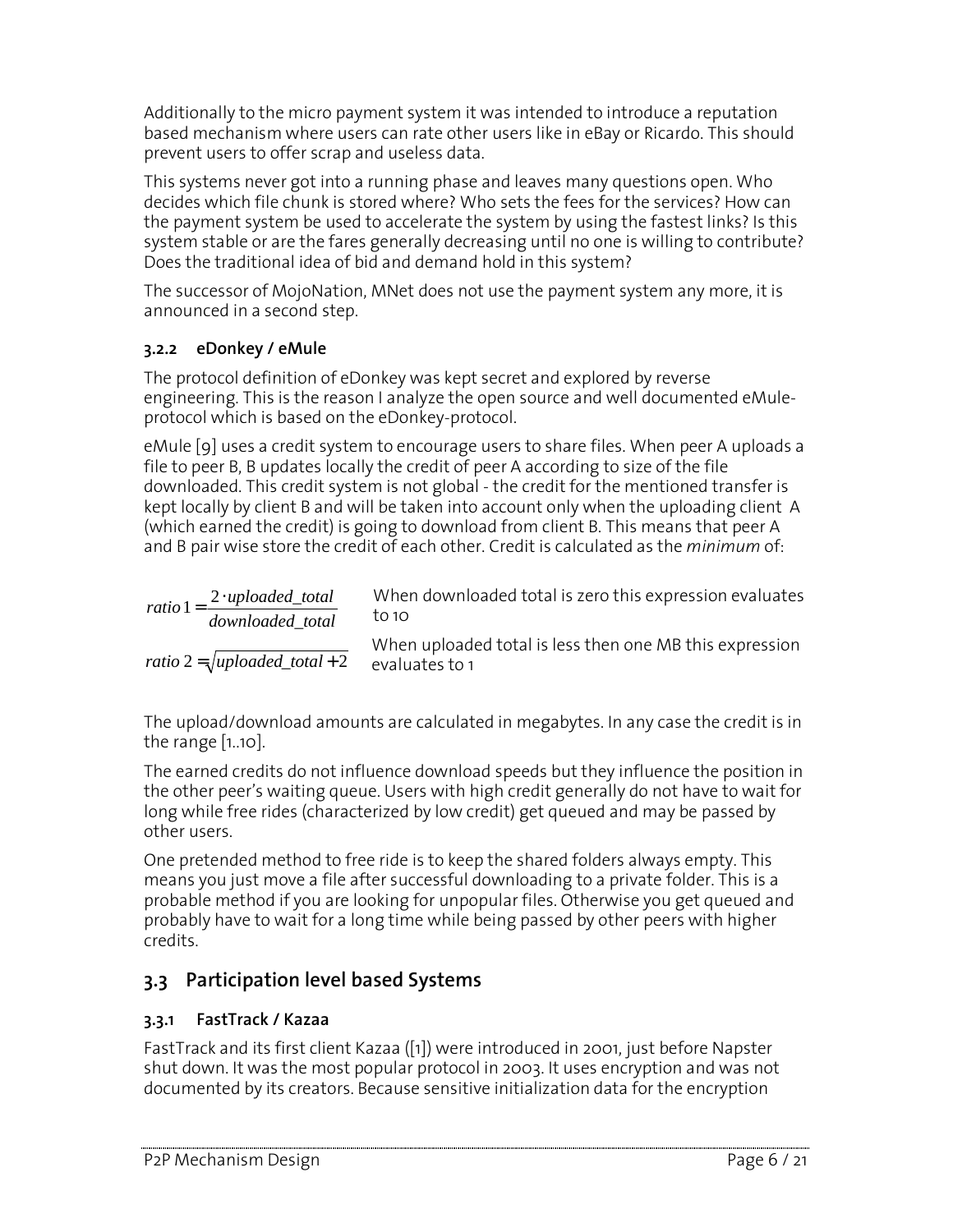algorithms is sent in clear text, reverse engineering was relatively easy and in 2003, the client-supernode (=client with server jobs) communication was completely explored.

Kazaa uses roughly the same mechanism design idea as the eDonkey-client eMule: It looks at the amount up- and downloaded, but handles it in a very different way. While eMule calls it 'credit' and it is pair wise stored at the other client, Kazaa uses a global score called 'participation level' [10]. Interestingly, both values are calculated similarly:

*participation level* 
$$
=
$$
  $\frac{upload}{download} \cdot 100\%$  Range: 1.1000

This level must be understood as a representation of the user's recent sharing pattern of the last seven days and is not accumulated over long periods of time. Upgrading to a newer version of Kazaa resets the level to 'medium'.

Officially, the participation level is only used to set the search radius for files in the network, other sources talk about queue reordering and download priorities.

| <b>Participation Level</b> | Number of 'Search Mores' |            |
|----------------------------|--------------------------|------------|
|                            | Kazaa                    | Kazaa Plus |
| Low $(o-50)$               | 1 X                      | 2 X        |
| Medium (51-100)            | 2 X                      | 4 X        |
| High (101-200)             | 3 X                      | 6 x        |
| Guru (201-500)             | ΔX                       | ч х        |
| Deity $(501-900)$          | 5 X                      | 12X        |
| Supreme Being (901-1000)   | 5 X                      | 15 X       |

Kazaa is the free version, Kazaa Plus the premium version available for about 30\$.

Unfortunately, this system has one big problem: the participation level is stored at the user's machine. This opens up all doors for cheating. And those doors were used. Several hacks exist on the web for the original client. Another possibility is to use K++ (former Kazaa Lite), an unauthorized modification of the Kazaa Media Desktop application which excludes adware and spyware. It includes in later versions a memory patcher that removed search limit restrictions, multisource limits, and set one's participation level to the maximum of 1000.

Keeping in mind that it is now (fall 2005) as almost as widely used as the official Kazaa client itself, the world full of Supreme Beings (see table above) is guaranteed. Another possibility of cheating would be reinstalling the application and get again a 'medium' level if the level has fallen down to 'low'.

#### 3.4 Advanced Systems

#### 3.4.1 BitTorrent

BitTorrent was designed as a file distribution system (e.g. for Linux ISOs) and not primarily for file sharing. Its goal is to minimize traffic at the server side and to distribute it to clients. For that reason the data is chopped into chunks and once a peer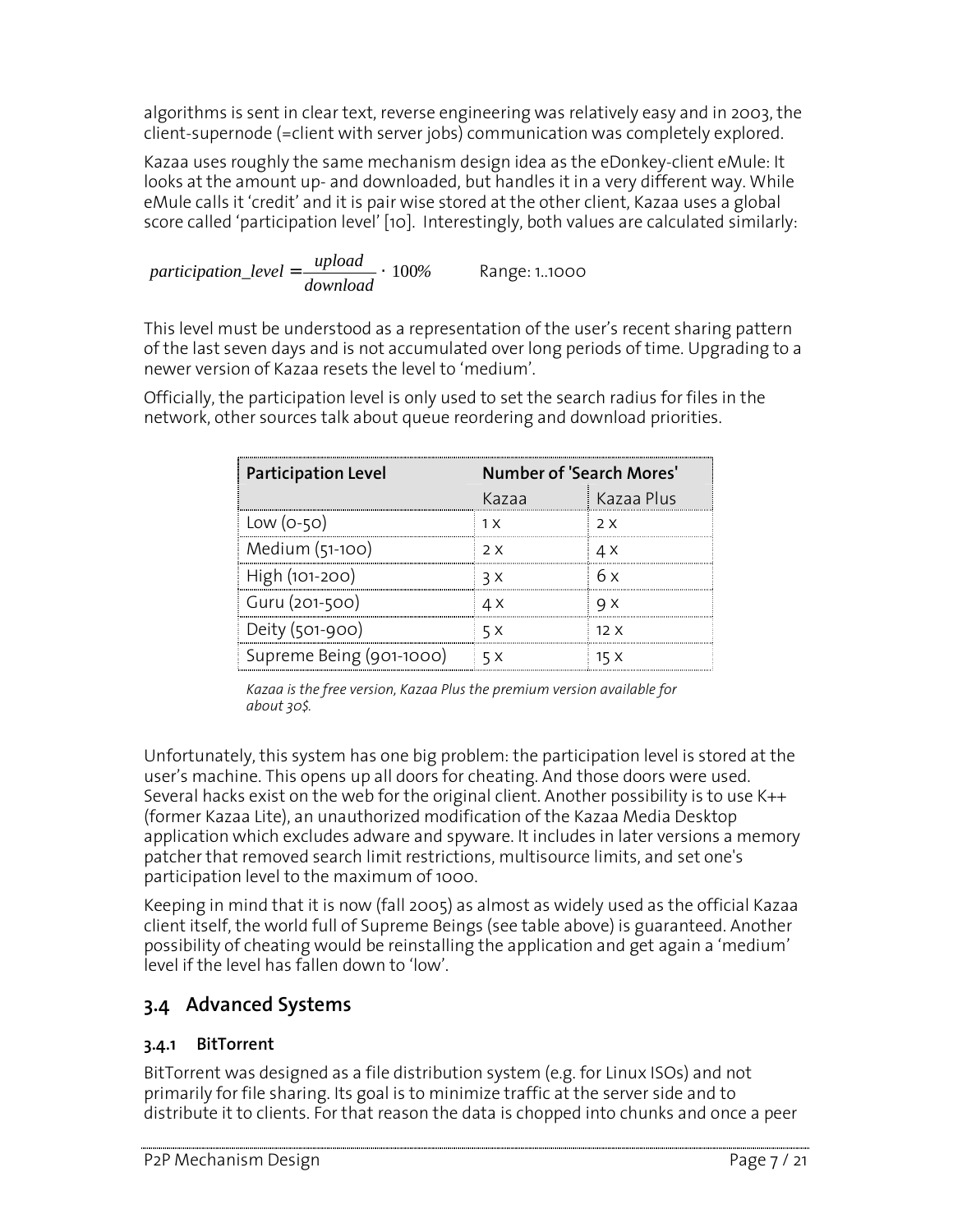has downloaded a chunk from the initial source, it offers it for downloading to other clients while getting chunks from other peers.

The main goal of BitTorrent concerning efficiency is to be Pareto efficient, because this measure is used often by economists as efficiency goal. By definition an outcome of a game is Pareto efficient if there is no other outcome that makes every player at least as well off and at least one player strictly better off. That is, a Pareto Optimal outcome cannot be improved upon without hurting at least one [11].

In computer science terms, seeking Pareto efficiency is a local optimization problem in which pairs of counterparties see if they can improve their lot together, and such algorithms tend to lead to global optima. Specifically, if two peers are both getting poor reciprocation for some of the upload they are providing, they can often start uploading to each other instead and both get a better download rate than they had before.

To understand BitTorrent, we go back to the prisoner's dilemma from the introduction. In the iterated version of this game, the suspect may react in the current round to the other's decision of the last round. If he initially cooperates and then always decides the same as the opponent's previous action, its strategy is called tit-for-tat. If the opponent previously was cooperative, the agent is cooperative as well in this round. If the opponent was not, the agent is not cooperative too. Tit-for-tat turned out to be the most effective strategy in various simulations created by teams of computer scientists, economists, and psychologists. Whether this strategy is optimal or not has not been proved yet [1].

One peer in the BitTorrent-Network can now be seen as one agent playing pair wise with other peers an iterated prisoner's dilemma. Cooperation amongst peers means uploading, and non-cooperation is where "choking" (temporary refusal to upload) comes in. This makes sense as the goal is to have several bidirectional connections running continuously by uploading to peers, which have uploaded to this peer recently. Unutilized connections are uploaded to on a trial basis to see if better transfer rates could be found using them.

#### Choking Algorithms

As a basic mechanism, BitTorrent always unchokes a fixed number of connections (default is four), the rest of the connections will not be terminated but are only used for downloading. Unutilized connections are also uploaded to on a trial basis to see if better transfer rates could be found using them. This decision which peers to choke is based on a 20-second average of the download rates and may change every ten seconds. This amount of time is needed for the connection to get to full speed and leads to more stability. This unchoking algorithm pretends to ensure the tit-for-tat semantic and highly removes free riders as peers not uploading will be choked the most. As we will see later, this design does not have all properties tit-for-tat comes with.

The other rule of the game, the cooperation in the first move, is also recognizable in the algorithm and is called 'Optimistic Unchoking'. Every peer maintains a single optimistic unchoked peer, which is unchoked regardless of the current download rate from it. This peer is rotated every third rechoke period (30 seconds). In this period the upload has a chance to get to full capacity, the other peer to react and the download from that peer to get to full capacity.

The third part of the algorithm tells a peer what to do, if he occasionally gets choked by many or all peers. If he didn't get any data from a particular peer, he doesn't upload to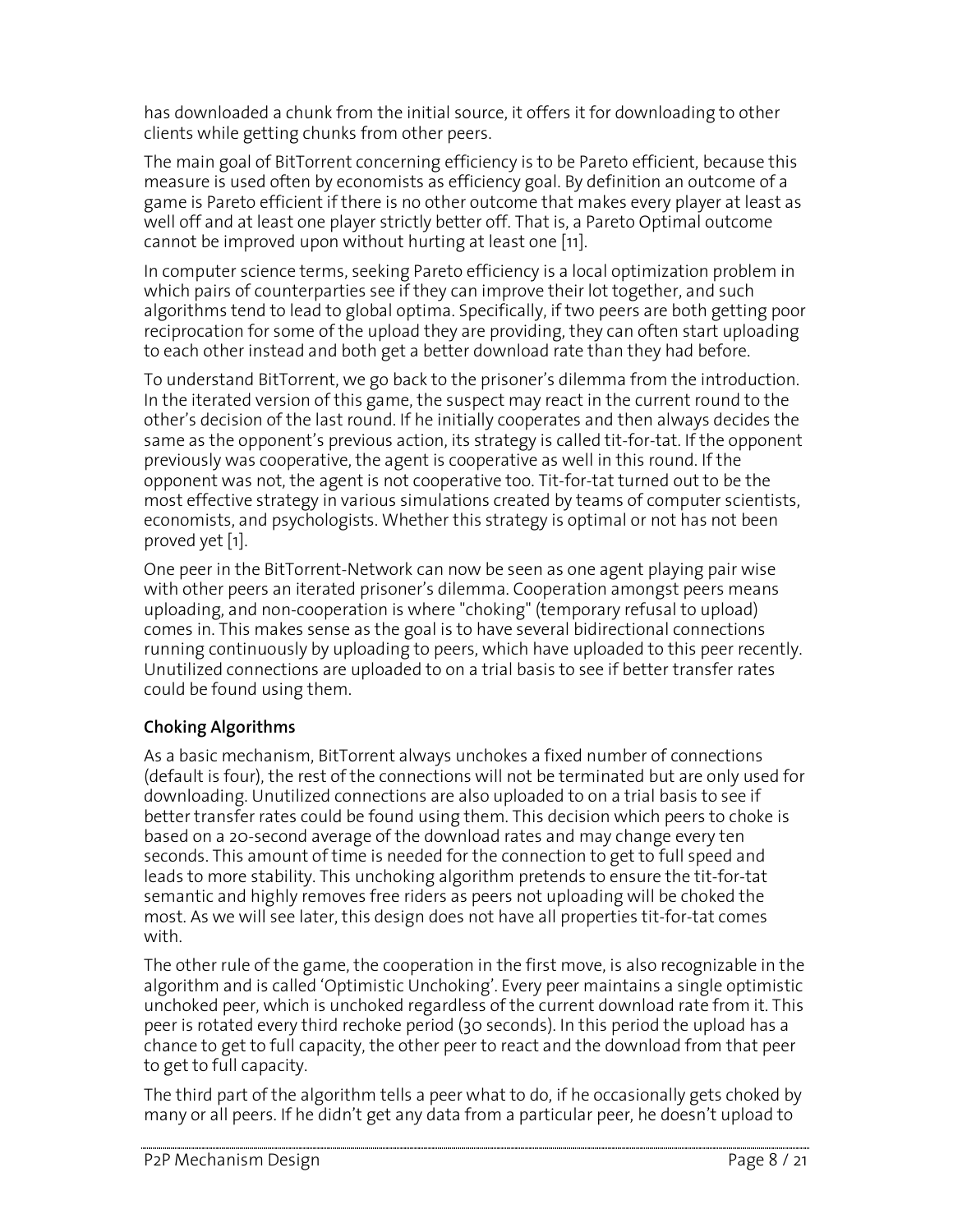it any more except as an optimistic unchoke. The peer is removed from the unchoke candidates and the connection is used for an additional optimistic unchoke. This can be seen as a fast recovery [12].

Although those rules look quite simple, the algorithm bases on one hand on well thought-out concepts of game theory and on the other on small technical details like timings or connection management.

One weak point of the system could be the tracker, which passes addresses of existing peers to new peers of the system. Without restriction on the number of peers returned, it could be possible for a peer to get a lot links and therefore benefiting just from optimistic unchoking without contributing anything.

#### 3.5 Comments on Described Systems

Looking at those systems, we see that in the beginning (e.g. Napster and Gnutella) the notion of mechanism design does not show up. A high free rider ratio was the outcome and people started thinking about controlling mechanisms.

Some system designers like those of Mojo Nation invented sophisticated but complex money systems leading to high encryption and transaction overhead. I'm not surprised by the fact that this system never got into a running phase, as managing safely money accounts in a reliable peer to peer system combined with a fair fare balancing is too complex for just sharing files.

Kazaa considers the amount of data up- and downloaded and introduces the notion of participation level. The idea behind this concept is good, as not every link has to be 'fair', which means that a peer may get a lot from one peer without uploading to it if it uploads concurrently to another peer or has uploaded much earlier. This system decouples up- and download in time and space. This is a great idea, but storing this level is only possible at the user's machine itself, which opens up all doors for cheating. Therefore this solution unfortunately is not useful in practice. This shows the fact, that a peer always has to be controlled by it's neighbouring peers and possible persistent information has to be stored as well at the direct connected peers.

eMule started wisely to look at single connections and tries to establish fairness in the small. Its credit system does not control bandwidth directly but creates incentives by changing the peer's positions in waiting queues.

BitTorrent finally goes one step further and uses download speed as incentive for uploading. Because its algorithm is based on game theory, BitTorrent seems to be the 'best' current system regarding fairness.

# 4 BitTorrent Revised

#### 4.1 BitTorrent and tit-for-tat

Axelrod [13] analyzed the best algorithms for the iterated prisoner's dilemma and stated the four following properties:

- They are nice, which means that they cooperate as long as the opponents do. In other words, they never defect first.
- They are retaliatory, which means that they stop cooperating if the opponents defect. This property prevents them from being exploited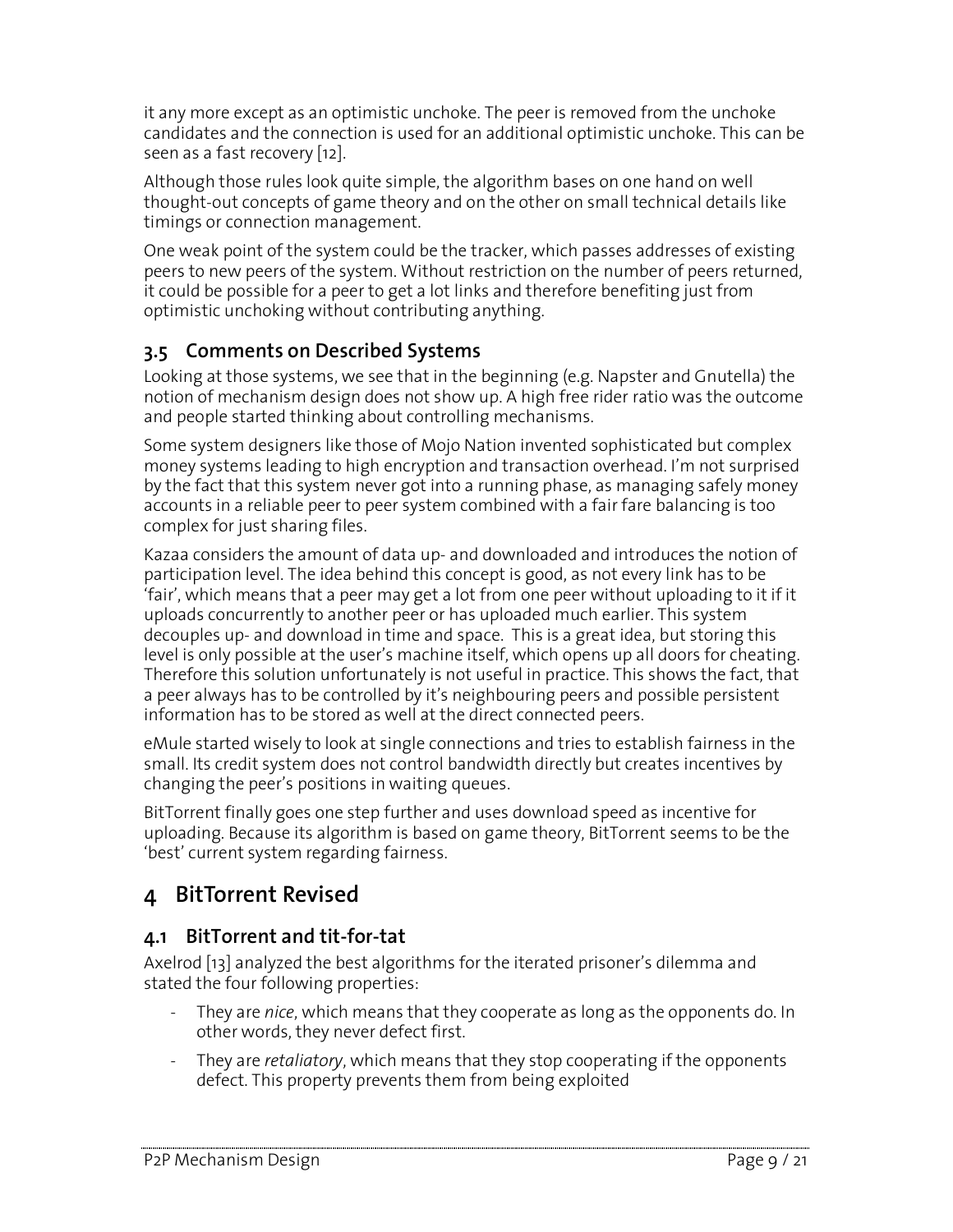- They are forgiving, which means that they cooperate again, if the opponents resume cooperating after mutual defection. This property helps reconstruct trust.
- Their behaviour is *clear*, which means that they signal to the opponents that they act reciprocally. This property leads the opponents, particularly those who "probe" others, into cooperation.

Comparing these properties with the algorithm described above, we see that the algorithm does not meet all of them.

- With the optimistic unchoking BitTorrent may found a better link than the currently unchoked and replaces the worst of them. This hurts the nice-property as our peer defects first. This problem is mitigated with the optimistic unchoking as the previously choked peer may be selected again for optimistic unchoking and gets the chance to get unchoked again, if the other rates decreased.
- On the other hand, the optimistic unchoking keeps the mechanism from being retaliatory. If it is not compensated for, a 30-second unconditional upload can be a significant resource leak. As the optimistic unchoked peer is chosen in a roundrobin fashion, free riders are given the chance to benefit repeatedly.

#### 4.1.1 A theoretical bound

This possibility of benefiting from optimistic unchokes can be expressed mathematically [14]: We consider a network with N peers that have the same uploading bandwidth r. We assume that each peer has k uploads and one optimistic unchoking upload. Now, a new peer  $f$  with zero uploading bandwidth joins the network. Each peer will randomly choose a peer that it is not currently uploading to as the target of its

optimistic unchoking. So, for each peer, on average *N* − *k*  $\frac{1}{\sqrt{2}}$  of time it will upload to f. Summing up over all peers, the download rate of  $f$  will be

$$
N\frac{1}{N-k}\frac{r}{k+1} \approx \frac{r}{k+1}
$$

when N is large. In current BitTorrent,  $k = 4$  and thus a free rider gets 20% of the possible maximum downloading rate.

One possibility to reduce this rate is to increase k. This means that a lot of concurrent TCP connections have to share the same bandwidth and thus more time-outs and poor performance may occur.

Another possibility is to enhance the torrent by limiting the number of returned peers when a peer asks for more peers to connect to. The effect on performance is subject for further study.

#### 4.2 Deficit Mechanism

Based on the fact that BitTorrent does not fulfil the four properties 'nice', 'retaliatory', 'forgiving' and 'clear', Jun and Ahamad proposed a slightly different algorithm [15] we call deficit mechanism or just DEFICIT.

It works as follows: Each peer maintains the upload amount  $u$  and the download amount d for each link. The deficit of a link is defined as  $u$  - d and is always restricted up to a certain bound: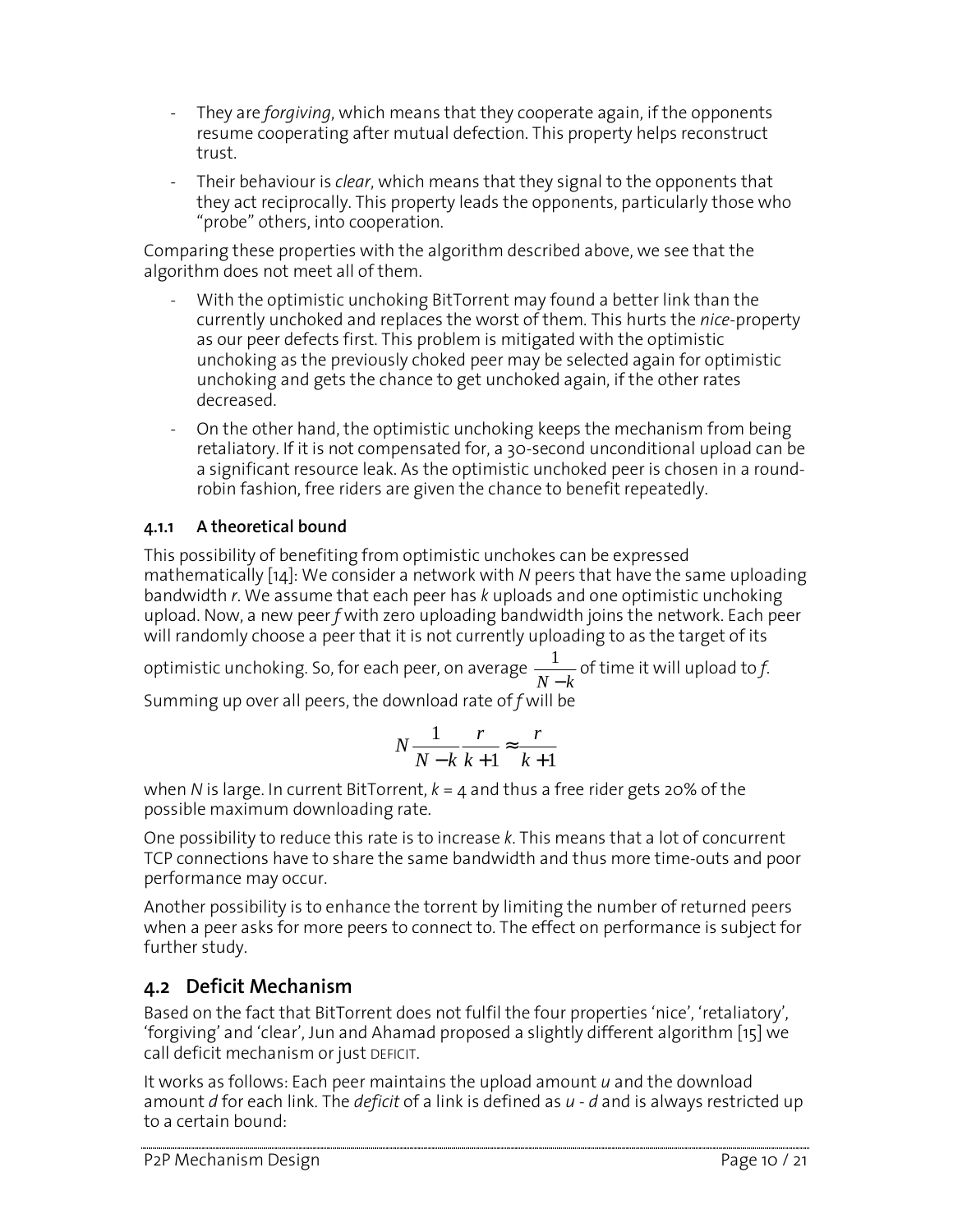where  $f$  is called *nice factor* and  $c$  denotes the size of a fragment. Within this condition, the peer uploads evenly to all links as much as it can. The nice factor determines the amount that a peer is willing to risk for a chance to establish cooperation. Although neighbours may be tempted to take advantage of this 'nice' peer, they will benefit more through the repeated exchange of fragments if they cooperate.

This mechanism looks much simpler and clearer than BitTorrent. Looking again at the four properties, we see that this mechanism meets all of them.

# 5 Simulation

#### 5.1 Motivation

Based on the theoretical bandwidth free riders can get in BitTorrent and by the proposed deficit algorithm, I want to analyze which algorithm behaves better regarding performance and fairness. Because real life measurements or a simulation e.g. on PlanetLab [16] would exceed the work of this thesis, I wrote a multithreaded Java program to simulate different algorithms.

#### 5.2 Experimental Setup

The simulation can be either run with a graphical user interface to see the algorithm working or run in measurement mode with hundreds of client to get more precise results.

For sake of simplicity I made a few abstractions:

- The graph representing the peers and connections is static, which means no peers join or leave the simulation during the execution phase. Additional the bandwidths of the participating nodes are constant.
- The simulation does not care about fragments of the file; they are treated as arbitrarily small. Furthermore it is not important, from whom a peer downloads; we assume all chunks are available everywhere. This is why I can hide the chunk selection algorithm.
- As the word simulation suggests, no real TCP connection are made. To get a reasonable behaviour, the downloading node in a connection tries to maximize the speed by asking for more bandwidth (if spare bandwidth is left), while the uploading client tries to distribute it's bandwidth as evenly as possible to all connected nodes without overwhelming them.

### 5.3 Algorithms

As indicated in the motivation, I want to compare different algorithms. They are:

- ALTRUISTIC This is the reference algorithm. A peer distributes its upload bandwidth evenly to all links. There is no restriction against free rider in this system.
- BITTORRENT This is a simplified version of the BitTorrent protocol. A peer opens up 3 connections to its best peers (those he get the highest download rates from) and maintains one optimistic unchoke as described in the BitTorrent section.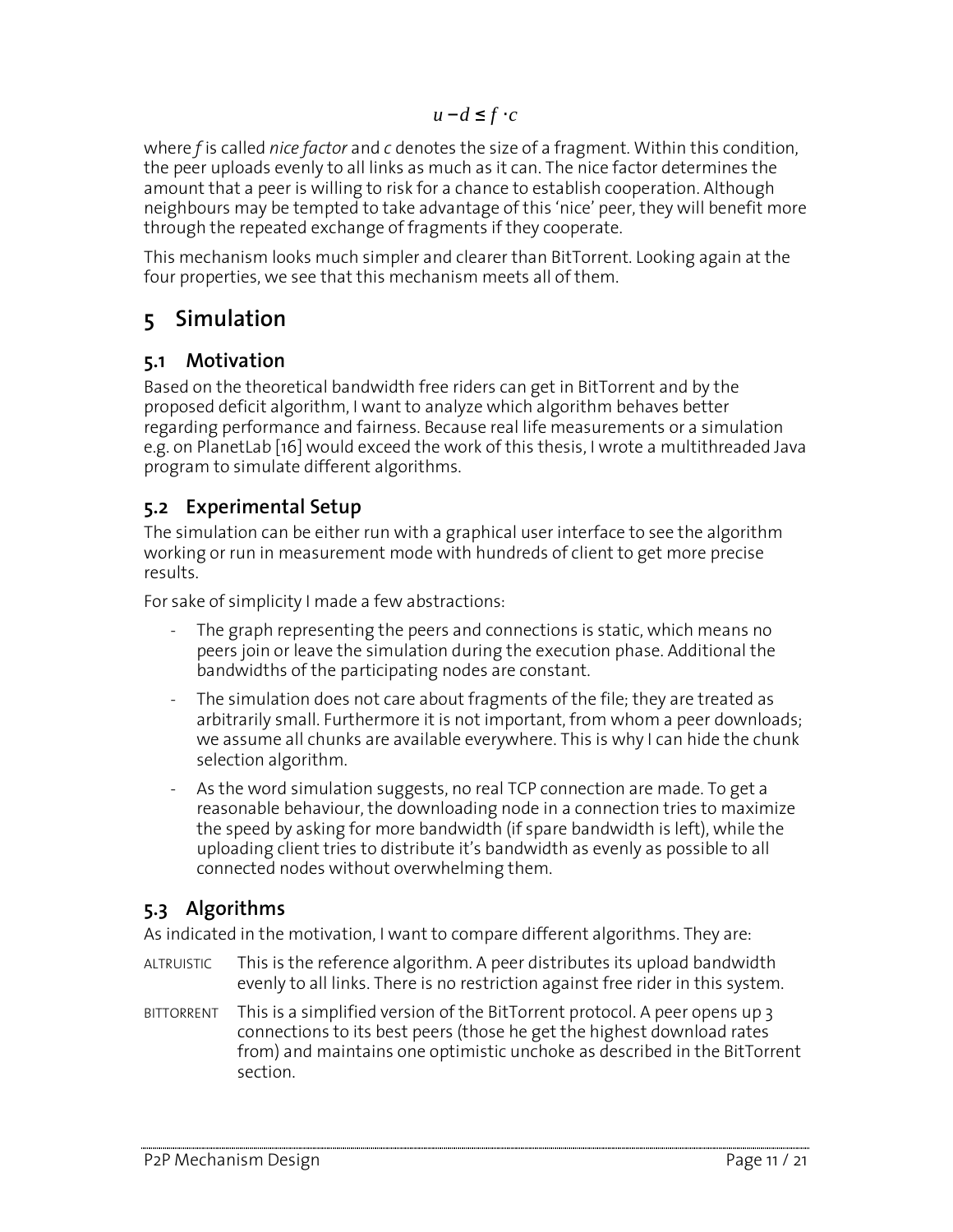- DEFICIT This is the proposed algorithm of Jun and Ahamad. Each peer maintains the deficit for every link and provides not more data than received by this link plus nice factor (here: nice factor = 1)
- RATE This is my personal proposition. It bases on the DEFICIT algorithm but prevents the connections from closing and opening up again and again by adapting the speed and making a links symmetric. A peer provides at most one KB/s more than downloading from a single link. The motivation of this algorithm is to get a better performance than DEFICIT by smoothing the speed.

#### 5.4 Simulation Environment

#### 5.4.1 GUI mode

This mode is just for understanding the tested algorithm and for seeing how they work. The network consists of one tracker (not visible), one seed and a few other nodes running the same algorithm



#### Figure 1: GUI mode

Each vertex represents a peer and each edge a bidirectional connection. Colours of the vertices indicate the algorithm running on that vertex. Above we see one seed (coloured yellow) and five vertices running BITTORRENT (coloured blue). The label of a vertex consist first of the index of the node followed by the link speed (download/upload) and finally the average download rate. The peers in the example above have the following roles: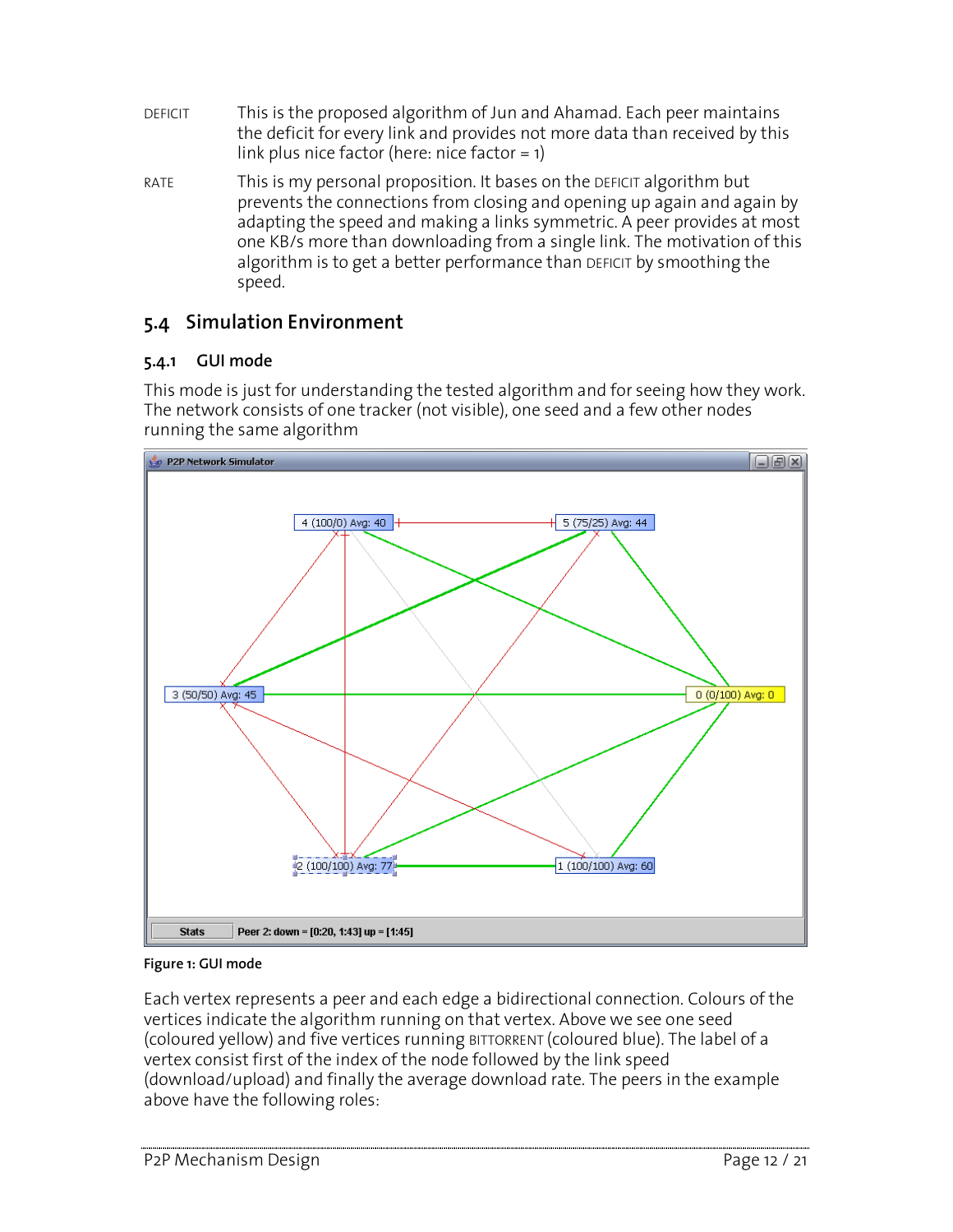- Peer 1 and Peer 2: nodes with fast symmetric connections
- Peer 3: Slower peer, but yet symmetric
- Peer 4: fast peer, but only able to download (free rider)
- Peer 5: Slower peer with asymmetric link (faster download than upload)

The small bar at the end of an edge indicates that the peer located at the bar keeps the connection closed. In Figure 1, peer 4 for example is unable to download from peer 5, because the connection is closed by peer 5 and vice versa.

The colour of the edges (if visible) is coupled to the bars. Green means connection is open for both peers, red indicates a connection closed by both sides and gray a onesided closed connection

The width of the edge finally shows the current rate of the bigger link. Remember an edge consists of two different unidirectional links. Thresholds are 20KB/s for the medium respectively 40KB/s for the thickest width.

As the network is very small, the number of unchoked connections in BITTORRENT is reduced to two.

#### 5.4.2 Measurement Mode

With this mode I compared the different algorithms. I do not use a seed, as it tampers the results and always offers a constant rate to each peer. I always created 100 peers and the tracker always returns four of the already created peers which leads to seven neighbours on average. The download rates are chosen uniform at random from the interval [0...100]. The upload rate is either equal to the download rate or zero in case of a free rider. The simulation was executed for free rider ratios from zero to 90 with step size ten.

#### 5.5 Metrics

To be able to compare the four described algorithms I define two masses of measurement:

#### Fairness

A good algorithm has to be fair. This means a peer should not be allowed to download more than he uploads to the network. Hence the more he downloads than he uploads the bigger the penalty gets. Making the penalty bandwidth independent and subtracting from one leads to the fairness of a single peer:

$$
fairness(peer i) = \begin{cases} 100\% & \text{if avgDownRate} < u\text{pRate} \\ (1 - \frac{avgDownRate - upRate}{downRate}) \cdot 100\% & \text{else} \end{cases}
$$

Forcing the fairness for each peer to be smaller or equal 100%, we ensure no penalties may be cancelled out. Calculating the average of the fairness of all peers leads to the fairness of the system:

$$
fairness_{system} = \frac{1}{N} \sum_{\forall\text{ }p \text{ }ers} \text{fairness}(\text{ }peer\text{ }i)
$$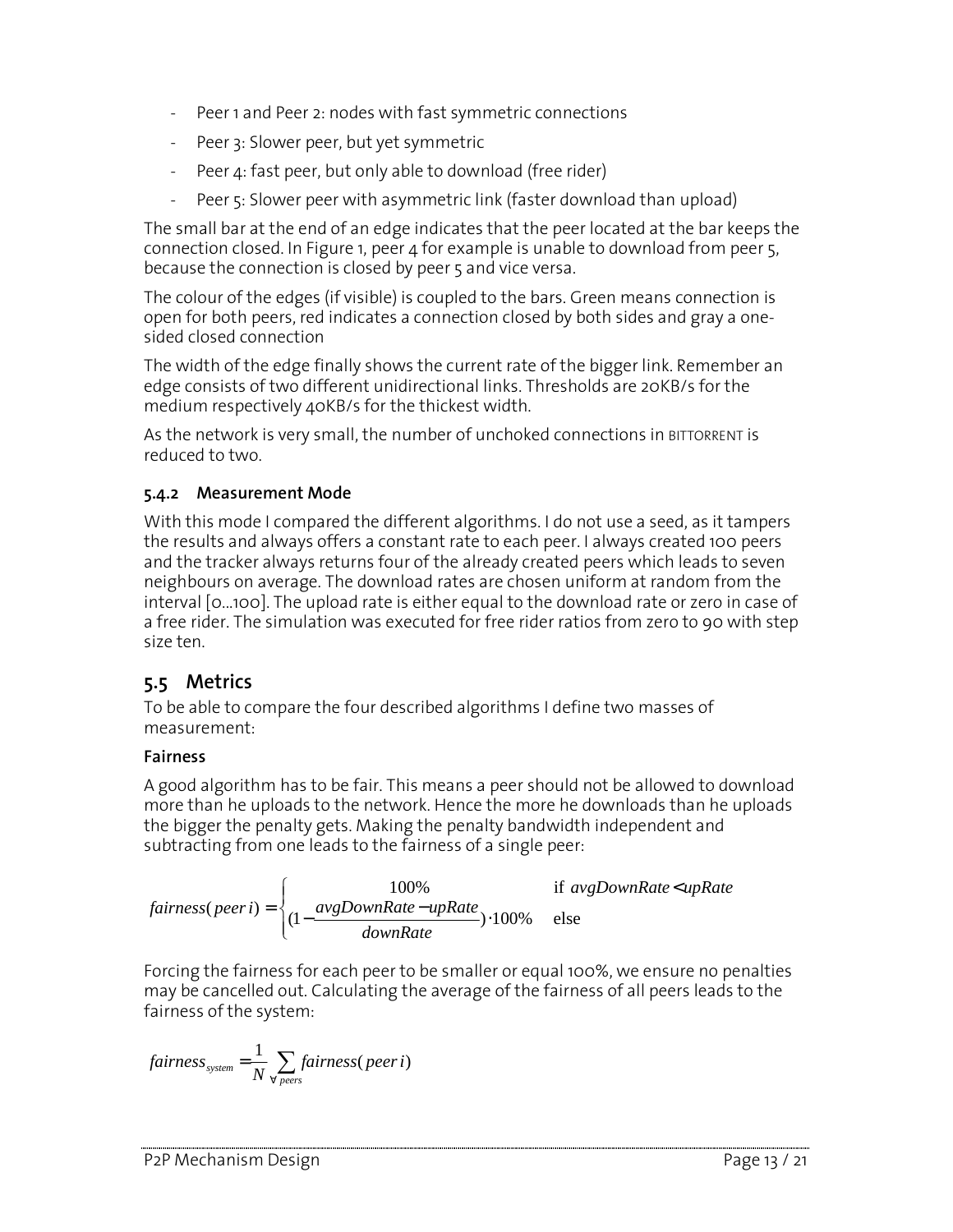#### Performance

A good algorithm has not only to produce high fairness in the system; the system also has to be reasonably fast. Ensuring fairness should not slow down the system too much. In a first step, we just use the average download rate of the system:

∑ ∀ = *peers*  $\frac{1}{s_{system}}$  (algorithm a) =  $\frac{1}{N}\sum_{\forall\, p e e r s}$  *avgDownloadRate* (peer i  $avgDownloadRate_{\text{system}}(algorithm\ a) = \frac{1}{N} \sum_{i}avgDownloadRate(peeri)$ 

To compare the different algorithms, I standardize the average download rates of the different algorithms by dividing by the average download rate of ALTRUISTIC. 100% has now the meaning of the performance of a system without any restrictions:

(altruistic)  $(algorithms a) = \frac{avgDownloadRate(algorithms a)}{s}$ *avgDownloadRate altruistic avgDownloadRate algorithm a performance algorithm a* =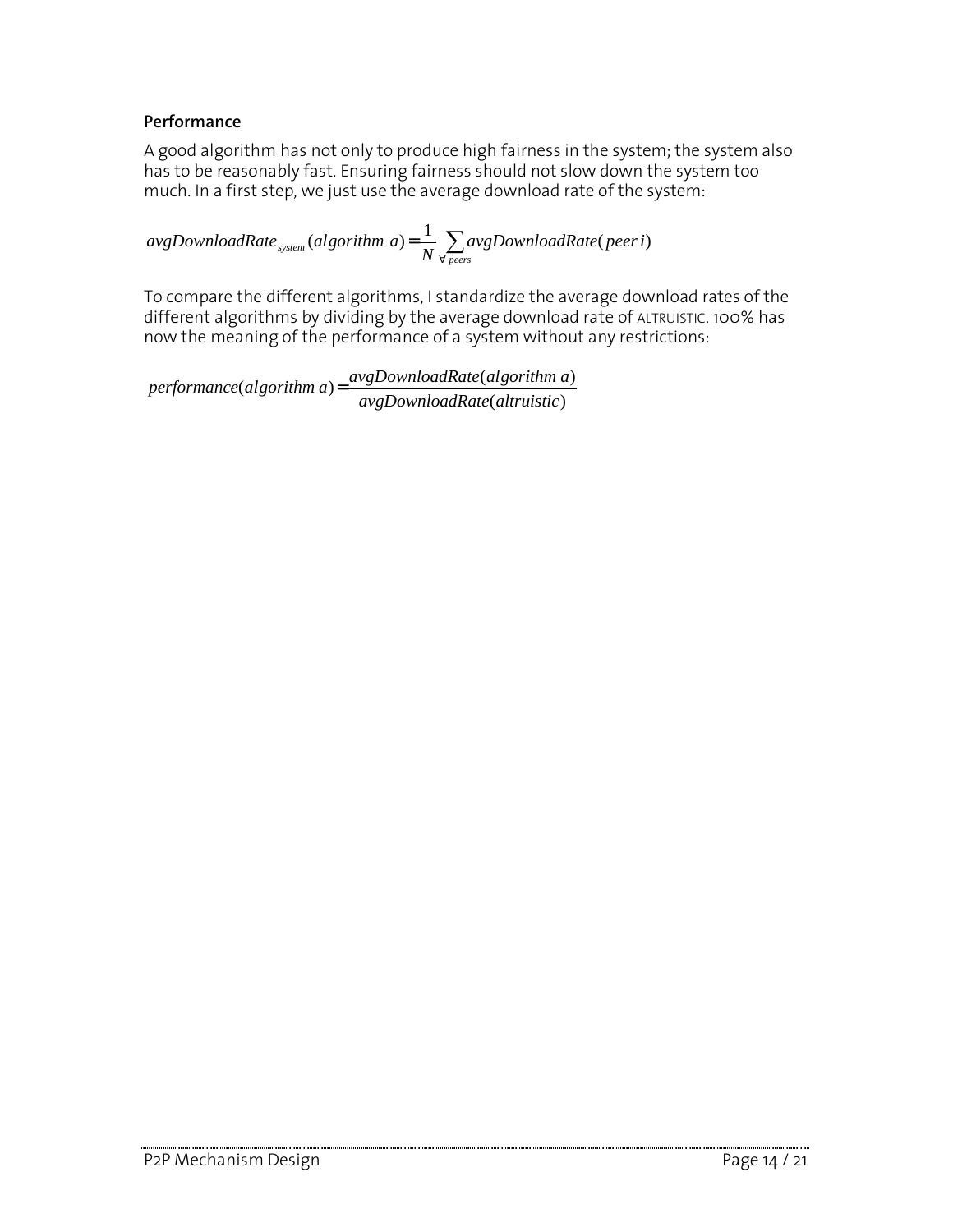#### 5.6 Outcome of the Simulation



**Performance**

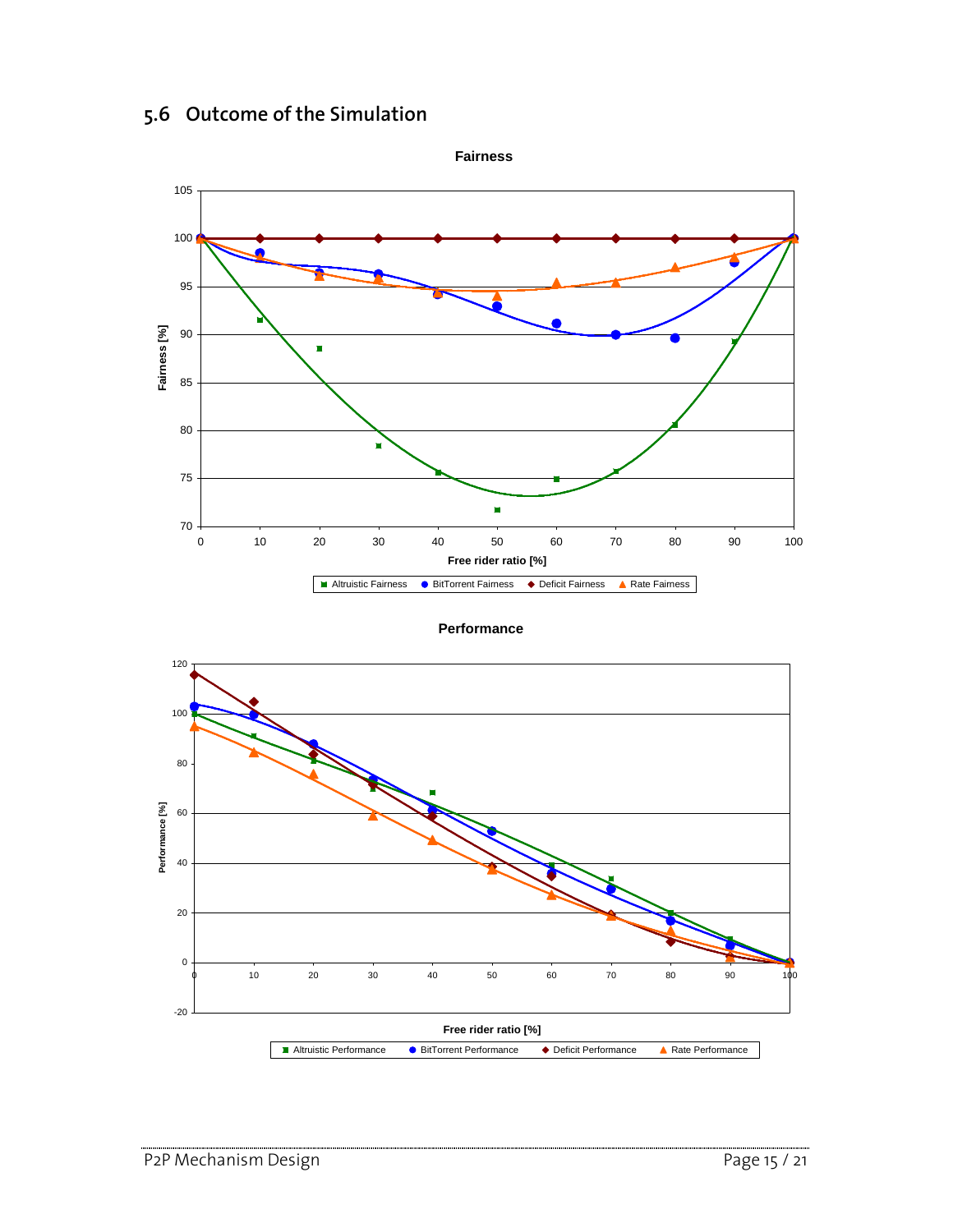#### 5.7 Analysis

#### 5.7.1 General

Looking at the fairness graph, we see huge differences between the algorithms. DEFICT really holds its promises and offers a fairness of 100% for all free rider ratios while the fairness of ALTRUISTIC goes down to about 70%, because no countermeasures against free riders are used. The other algorithms are quite good and do not go much below the 95% line. It probably will be the performance going to decide the battle among them. And it indeed does: BITTORRENT is always about 10% faster than RATE. The expectation of ALTRUISTIC being the fastest one does not hold at all, BITTORRENT and DEFICIT perform much better up to a free rider ratio of 40%.

The fairness gets better again with high free rider ratio, because only few nodes upload data and therefore average download rates are small compared to the possible downloads rates causing a high fairness (see Section 5.5).

#### 5.7.2 ALTRUISTIC

This algorithm is only used as a reference to see how a system without mechanism design behaves. Therefore the fairness is the worst of all but stays for all free rider ratios above 70%. This means in general a peer is able to download 30% more than he uploads. Concerning performance, it starts moderate and gets the best with increasing free rider ratio.

The absolute average download rate (not visible in the chart) for the case with no free riders is 41. As the download rate distribution is uniform from the range [0..100], its expectancy value is 50, so altruistic gets about 82% of the possible download speed. This comes from the non-completeness of the graph a non-optimal resource allocation.

#### 5.7.3 BITTORRENT

The fairness is much better than the theoretical bounds predicted. Up to the free rider ratio of 40% it stays above 95%. Higher ratios are not likely to happen in practice and are just for visualizing the whole spectrum. This means a user in a BITTORRENT network is able to download 5% more than he uploads. Also regarding performance it is always under the top two, in the beginning even higher than altruistic.

#### 5.7.4 DEFICIT

This algorithm meets the target of being fairer than BITTORRENT. It is almost perfect and independent of the amount of free riders. A peer is indeed only able to download the amount he uploads. The nice factor vanishes for a longer execution time.

This algorithm seems to suit best for systems with few free riders. It is about 15% faster than ALTRUISTIC in the case of no free riders, which is an extremely good result.

#### 5.7.5 RATE

Even though this algorithm is just a small modification of DEFICIT, it is much worse concerning fairness and performance. Because it offers always 1KB/s more to its links than receiving from it, a free rider is able to get a constant rate from every peer. That's why the fairness is not as good as in DEFICIT, but it does not go below 95% and is still feasible. The performance is about 20% lower than in deficit with no free riders and closes up the gap at a free rider ratio of about 70%. The reason why RATE is much slower than DEFICIT is shown in the next section.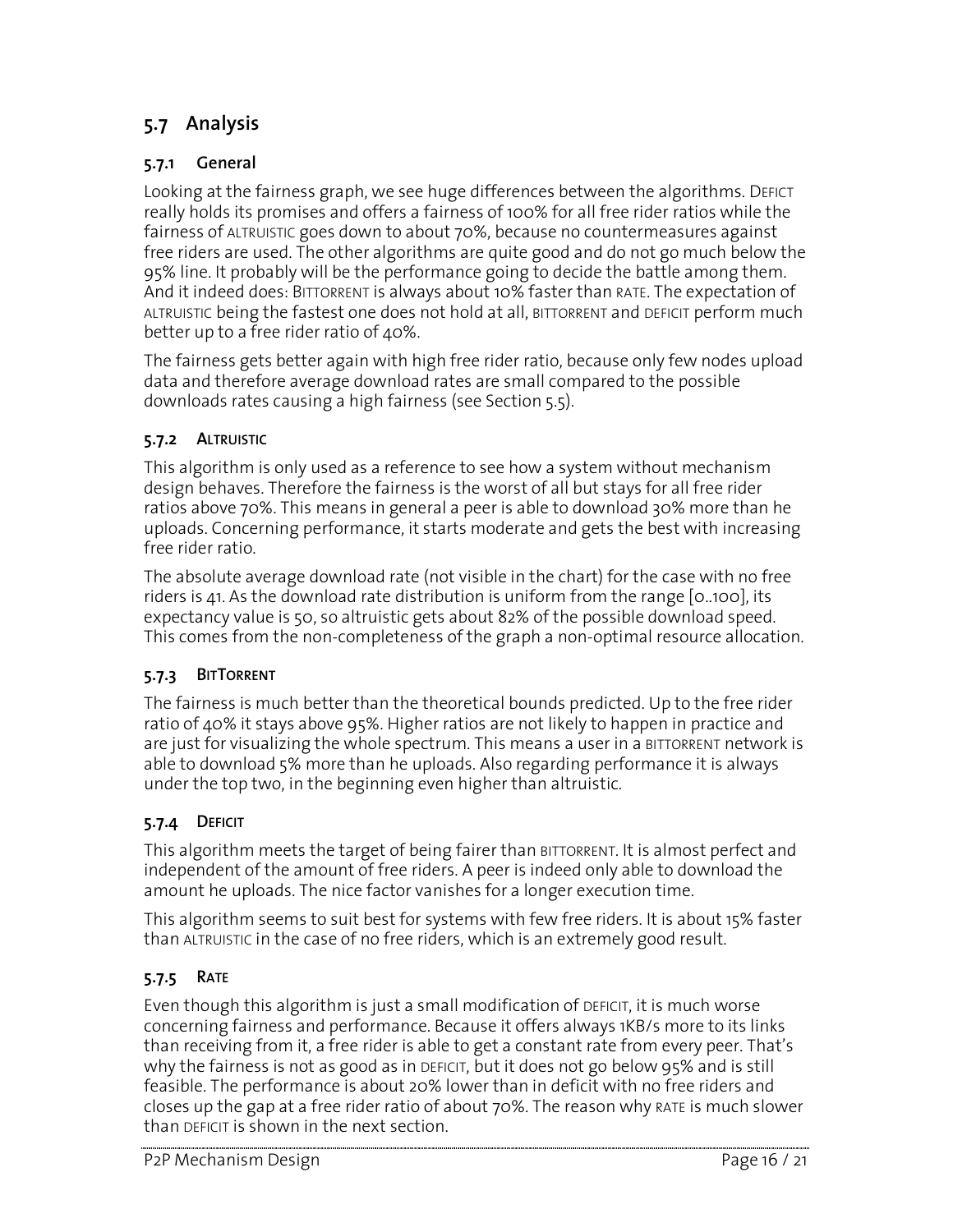# 5.8 Speed Discrepancies

We saw in the analysis above that the performances of the different algorithms behave unnatural. BITTORRENT and DEFICIT are faster than ALTRUISTIC and RATE. We expected the ALTRUISTIC to be the fastest and RATE being faster than DEFICIT because of the avoidance of the connection resetting.

Looking closer at the algorithm description in Section 5.3, we see that they have a different connection management. BITTORRENT and DEFICIT have the opportunity to set the upload rate to a peer completely to zero. This indirectly gives other peers the chance to increase their rate temporarily higher than they would get if the peer distributes his rate evenly to all links.

I want to illustrate this fact with a small toy network. Each node has a symmetric connection with rate 3. The question is now how to distribute this rate to the available links. The numbers on the edges show the symmetric utilisation of that edge. This can basically be done in two manners:







In Figure 2 node 3 distributes his bandwidth evenly to all links. Nodes 1 and 2 use their remaining bandwidth for their direct connection, node  $\Delta$  can not reach its maximum. This is exactly the balancing ALTRUISTIC and RATE use. Once they get in a stable state, they do not change the speed of the links any more. That's why these algorithms lead to a fast stabilization of the average download speeds, while the rates in BITTORRENT and DEFICIT jump up and down and the simulation needs a long time to create stable average download speeds.

In Figure 3 we have a better resource allocation. Node 3 communicates only with node  $4$ and leaves the links to nodes 1 and 2 unused. This seems not to be 'fair' for nodes 1 and 2, but is much better regarding the global optimum. Every node in the example above has a maximum utilization of its connection. This behavior can be observed in BITTORRENT and DEFICIT and is highly dynamic as the links are opened and closed again and again.

### 5.9 Quality of Results

#### 5.9.1 Discussion

With this simulation I only was able to simulate the real world omitting many details. Because no real TCP connection are made, network links are too stable and newly opened connection get too fast to full speed. Especially those protocols with frequent speed changes (DEFICIT and BITTORRENT) perform too well in the simulation.

Another point is the omitted fragment scheduling in the simulation. In reality not all desired fragments are available to a node of the system, meaning a worse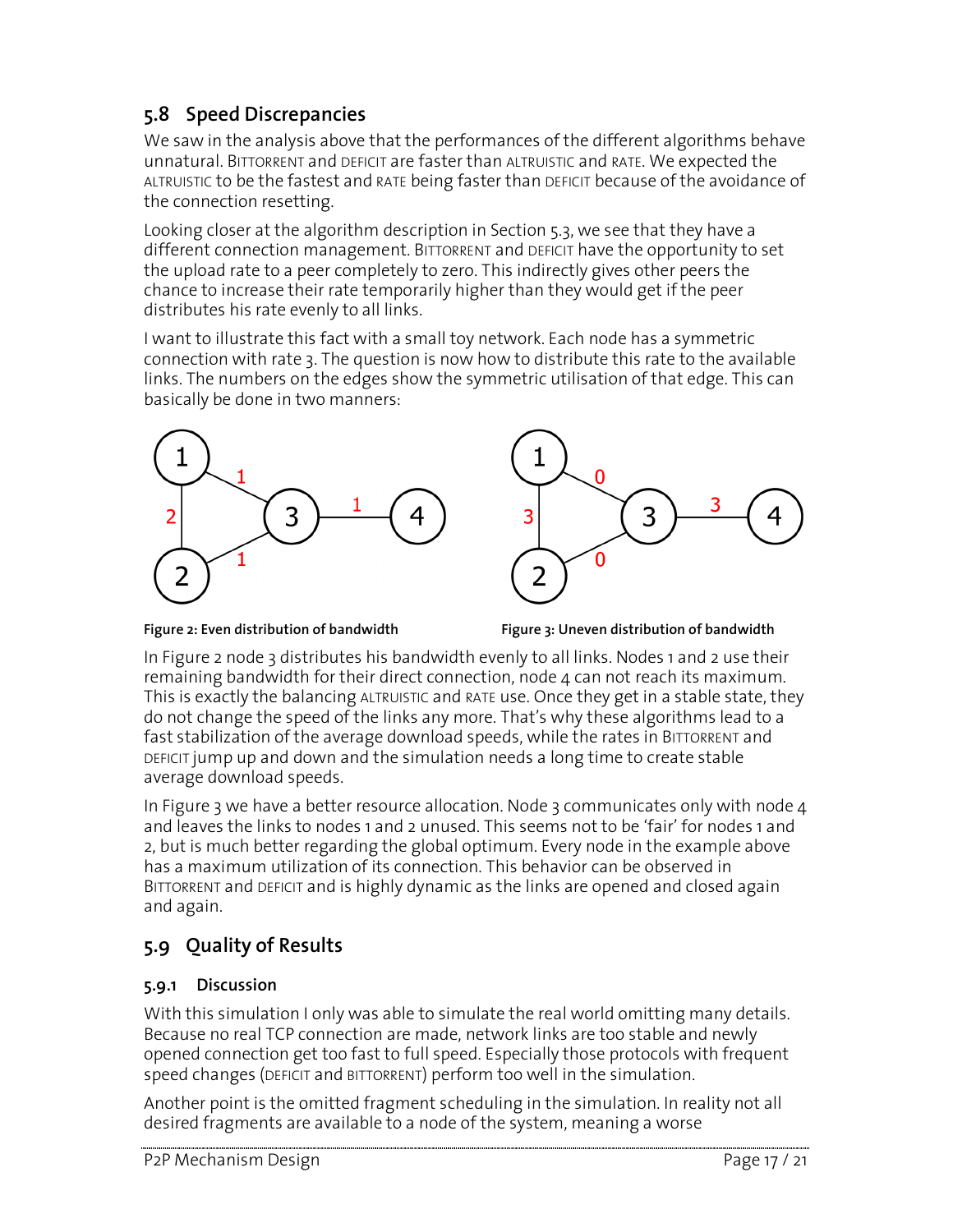performance. In the simulation a node can download from its fastest peers assuming they provide the right chunks. We get one result from Jun and Ahamad's simulation on PlanetLab, in which BITTORRENT shows a more efficient fragment scheduling than DEFICIT because of the less restrictive neighbour selection.

It is difficult to compare my results with other simulations because of the different performance measurements. Jun and Ahamad, for example, look at the completion time for a sample file. This gives a more detailed view on the dependence of the completion time on the upload rate. Surprisingly all peers running BITTORRENT finish at about the same time while with DEFICIT the completion time depends on the upload rate. Fast upload rate means fast completion time, but the mean completion time of DEFICIT is bigger than the one of BITTORRENT, because of the less efficient fragment scheduling. The main conclusion, that we can get a better fairness than BITTORRENT without much performance loss can be confirmed.

Unique in my simulation is the influence of the free rider ratio to the system and the analysis of the robustness of the algorithms to this ratio.

Although I used only a simple simulation, I was able to show the main behaviour of the different algorithms concerning performance and fairness.

#### 5.9.2 Optimal Performance

I used ALTRUISTIC to get a performance reference. As described in Section 5.7.2, 100% performance means about 82 % of the possible download speed. This looks quite arbitrary and a more precise definition of maximum performance is needed.

This optimisation problem can be transformed into a maximum flow problem. We consider each node of the system as a source and a sink. Because a node can not download from itself and the download speed only depends on the direct neighbours in the graph, we get the following transformation of our toy network from Section 5.8:



Figure 4: Flow Graph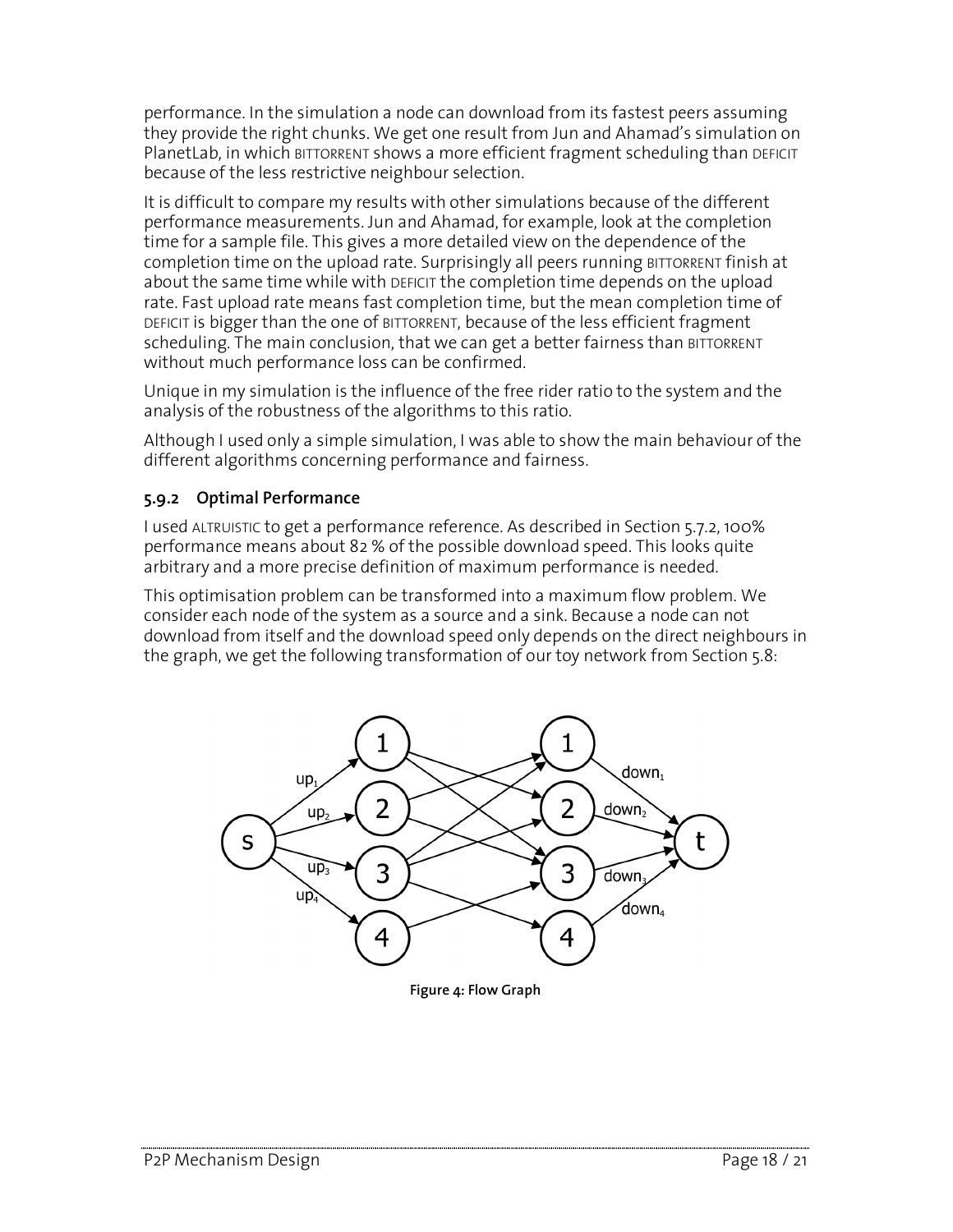The capacities of the edges leaving the source are set the upload rates of the corresponding nodes. The capacities of the ones entering the sink equal the download rate of the nodes. All other edges have infinite capacity.

This problem can now be formulated as a linear programming model and can for example be solved by simplex algorithm.

# 6 Future Work

My improvement on DEFICIT by introducing the RATE algorithm did not work in this first attempt. I still think it would be possible to increase the performance of RATE to get a more constant alternative to DEFICIT without losing much fairness. This could be done with a better connection management as explained in Section 5.8. The same applies to ALTRUISTIC, which uses a similar connection management than RATE.

We have seen that good algorithms group nodes of equal link bandwidth to increase overall performance. This leads to the open question, how fairness exactly influences performance. Is there something like a ,price of mechanism' or do we have to speak about ,benefit of mechanism'?

Apart from the improvements on the algorithms, one could refine the simulator to distinguish between different file chunks. This would give a more detailed view how chunk selection relates to fairness and performance. Another improvement on the simulation would be using a more realistic network e.g. PlanetLab [16].

We have seen that tit-for-tat seems to be a very good approach for ensuring a high fairness for file sharing systems with many users and few files, like in BitTorrent. The cooperation of a node directly influences its utility. In traditional file sharing systems a node perhaps is never rewarded for its upload to a peer, because it is not interested in the offer of this peer. The same applies to all other systems without pair wise utility exchange, for example file storage systems. Is it possible to define something like a global tit-for-tat or a persistent, distributed fairness system, which stores peer contribution information?

# 7 Conclusion

### 7.1 General Conclusion

If a system does not provide a mechanism to prevent people from using it without contributing anything, few nodes have to handle a big amount of the load. That's why it is important to introduce a simple, but effective mechanism to control the users' activity. The only possibility for a node is to control its direct neighbours, all other attempts in the past failed.

A good algorithm does not only have to be fair, it also has to be fast. This can be seen as a global resource allocation problem. A good algorithm should not end up in a local maximum. This point still remains open and is subject for further studies.

We have seen that mechanism design is an important part of designing a distributed system. It creates incentives for selfish users to contribute to it and influences both fairness and performance. If tit-for-tat is really the only promising strategy and how existing algorithms can be improved will show us the future.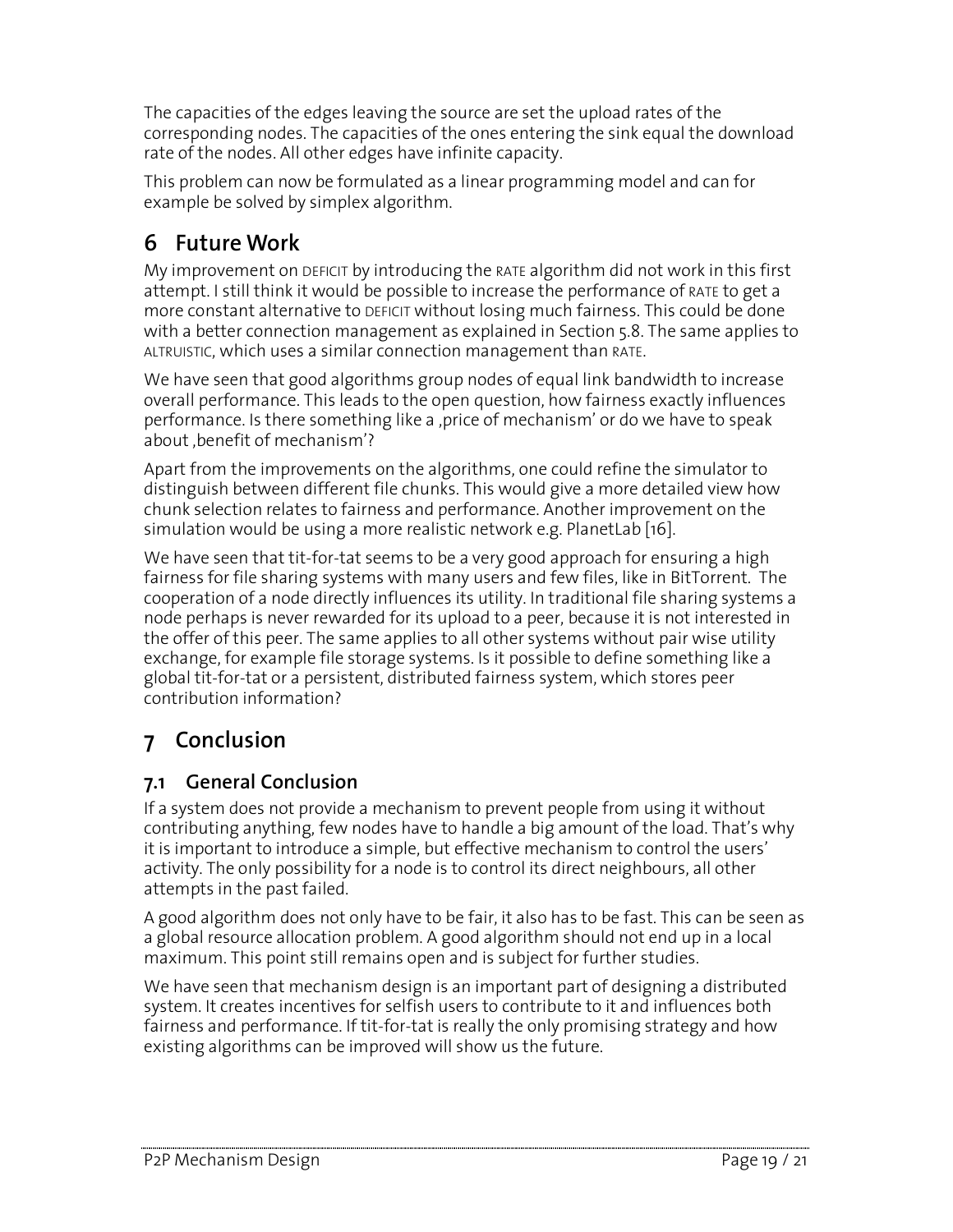#### 7.2 Personal Conclusion

As the first part of the task description for this thesis was very precise, it was clearly what to do, namely to compare the different existing mechanism designs. It was interesting for me to see how those systems try to lead users into cooperation and that some system are used today by millions of people and still existing, even if their mechanism design is inexistent or useless. If I look back on this first part, I state that I spent too much time, which I would have needed in the second part.

The focus of the second part was left open and I have had several possibilities:

- Modifying a Gnutella or BitTorrent client for free riding
- Solve theoretical questions
- Write my own simulator and compare different algorithms

Writing a Gnutella Client would have been senseless because no countermeasures are used in this network and no interesting questions could have been answered. Doing the same in the BitTorrent network would have been much more interesting. I have not done this because of two reasons: First, the investigated client Azureus has shown that the BitTorrent protocol leads to complex clients and modifying Azureus would have exceeded the work of this thesis. Second, this would have been only an 'attack' and I would have been unable to defend it. As the first part has been more of analysis nature, I wanted to do in the second part something more productive. This is why I left the theoretical questions behind und started writing the Java simulator.

I'm not completely satisfied with the results of the simulator, mainly the performance of ALTRUISTIC and RATE are discontenting for me. Apart from that, it was a pleasure for me to write this simulator and I have spent much time looking at the algorithms running in GUI mode.